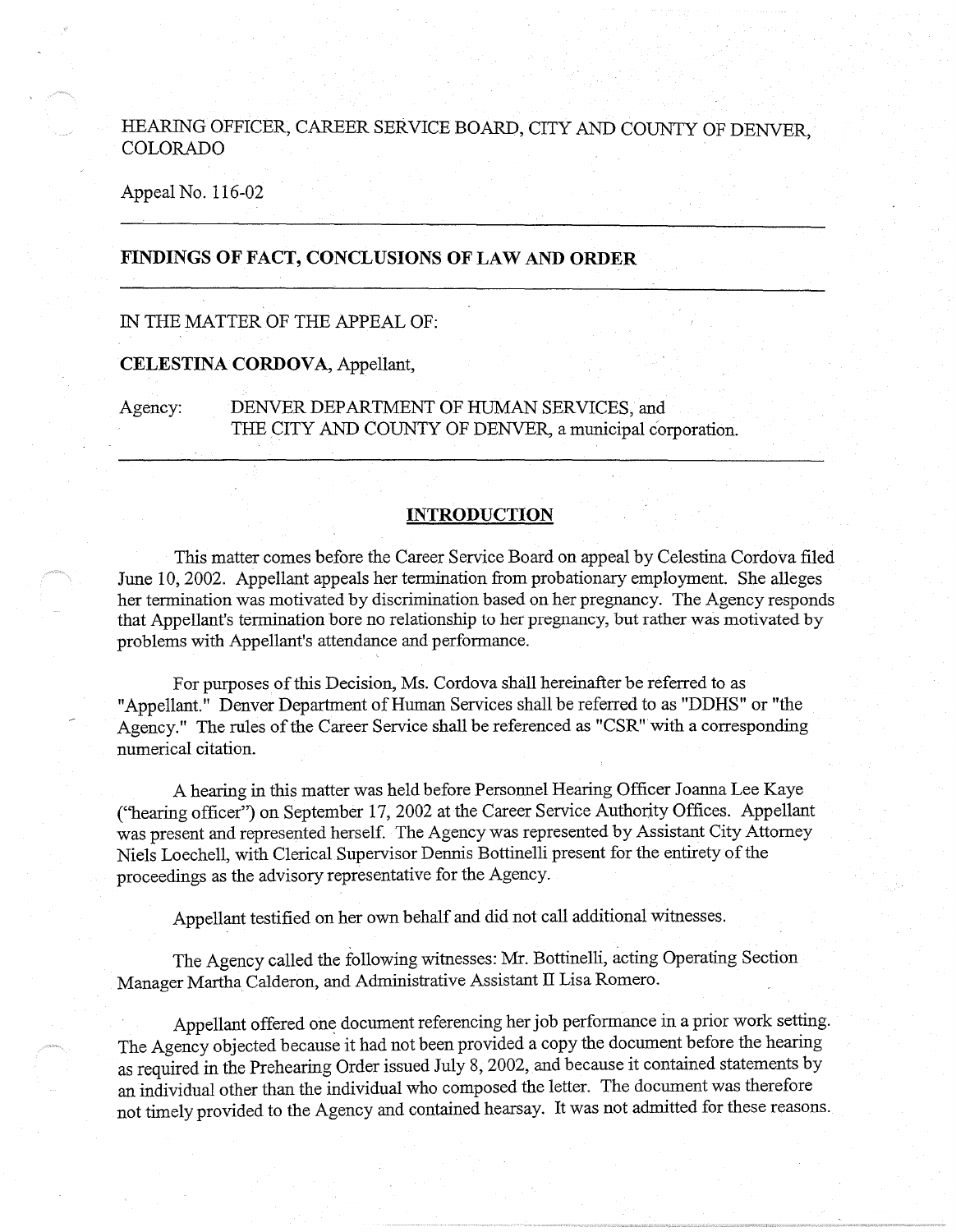Agency Exhibits 3 through 5 were offered and admitted

No additional exhibits were offered or admitted.

## **PRELIMINARY MATTERS**

# **1. The Hearing Officer's Jurisdiction**

Appellant was a probationary employee and alleges discrimination on the basis of her pregnancy during the relevant times. The hearing officer finds she has jurisdiction to hear this case pursuant to CSR 5-61, 16-53 A. and 19-10 c), as follows in relevant part:

5-61 Employees in Employment Probationary Status

An employee in employment probationary status:

- 1) may be terminated or demoted at any time for any reason without cause except for discrimination as defined in **Rule 19 APPEALS.**
- 2) may not appeal any decision relating to his or her employment, including termination, except for alleged discrimination.

\* \* \*

# Section 19-10 Actions Subject to Appeal

- ... c). Discriminatory actions: Any action of any officer or employee resulting in alleged discrimination because of race, color, creed, national origin, sex, age, political affiliation, sexual orientation or disability including:
	- ... 2) Not attempting to make reasonable accommodations to the known physical or mental disability of a job applicant or an employee unless the accommodation would impose an undue hardship ...

\* \* \*

Jurisdiction over this appeal was not disputed by either party.

## **2. Burden of proof**

In civil administrative proceedings such as this one, the level of proof required for a party to prove its case is a *preponderance of the evidence.* In other words, to be meritorious, the party bearing the burden must demonstrate that the assertions it makes in support of its claims are more likely true than not.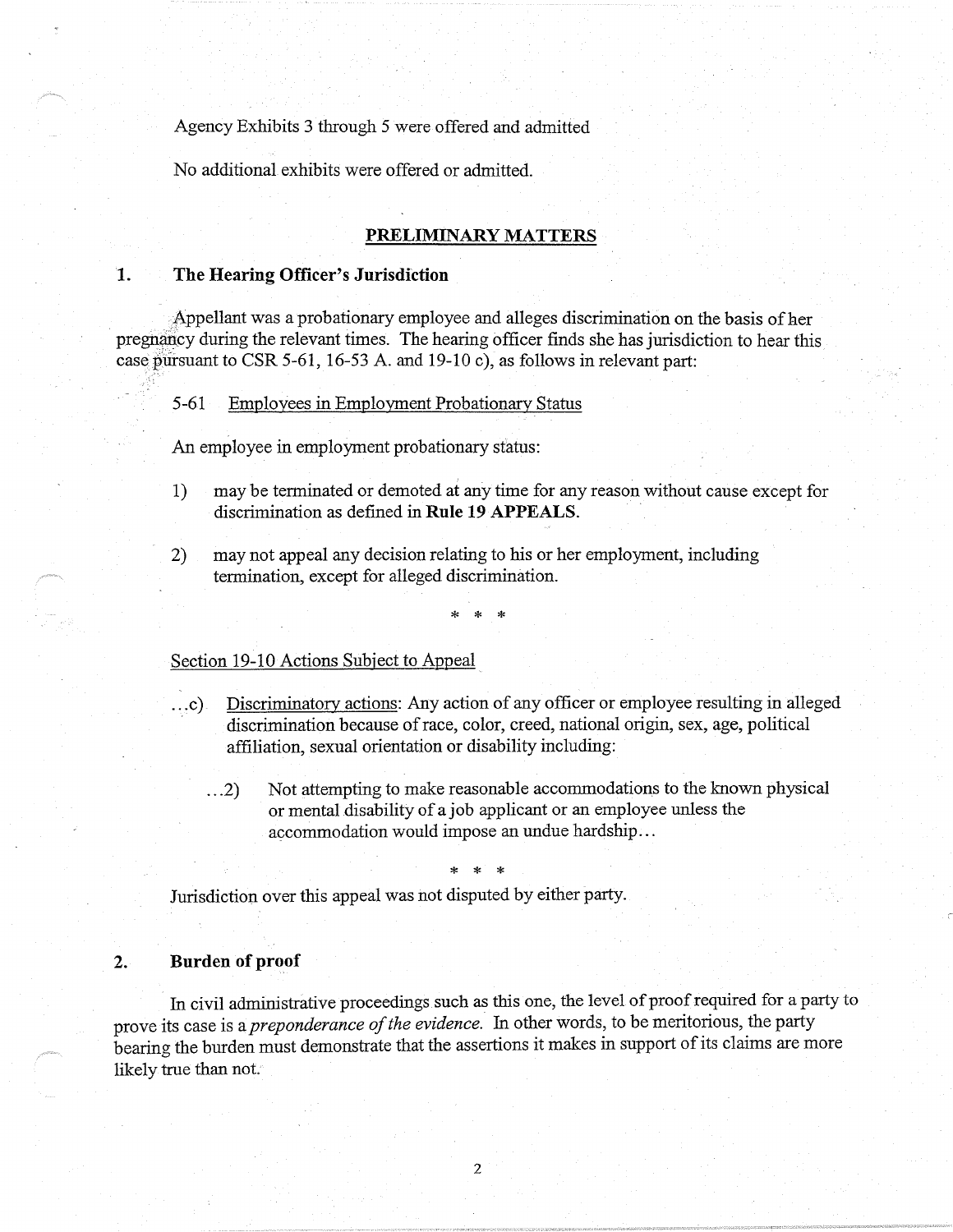In cases such as this one, where Appellant is a probationary employee, she can be terminated at any time for any reason excepting discrimination. *See,* CSR Rule 5-61, *above.* The Agency need not show just cause for its termination of Appellant's assignment. *Cf,* In the Matter of the Appeal of Leamon Taplan, Appeal No. 35-99 (Hearing Officer Michael L. Bieda, 11/22/99).

Where Appellant claims discrimination, she bears the affirmative burden of proving, by a preponderance of the evidence, that the Agency's adverse employment action was taken against her because of her membership in a protected class *(e.g.,* sex and/or disability resulting from her pregnancy). In such cases, the party claiming pregnancy discrimination must show the Agency intentionally discriminated against her. E.E.O.C. v. Horizon/CMS Healthcare Corp., 220 F.3d 1184, 1190 (10th Cir. 2000), *citing,* Shorter v. ICG Holdings, Inc., 188 F.3d 1204, 1207 (10th Cir. 1999). "A plaintiff may prove intentional discrimination in one of two ways: 'either directly by persuading the court that a discriminatory reason more likely motivated the employer or indirectly by showing that the employer's proffered explanation is unworthy of credence."" Horizon, *above, quoting* E.E.O.C. v. Wiltel, Inc., 81 F.3d 1508, 1513 (10th Cir. 1996).

Appellant must first demonstrate that she is qualified for protection by affirmatively making a *primafacie* showing of discrimination. McDonnell Douglas Corp. v. Green, 411 U.S. 792 (1973); *see also,* Texas Dep't of Community Affairs v. Burdine, 450 U.S. 248, 252-53 (1981). In order to show *prima facie* discrimination in a pregnancy discrimination case, Appellant must show: (1) she is a member of the protected group; (2) she was qualified for modified-duty position(s) sought; (3) she was denied the modified-duty position(s); and (4) the denial occurred "under circumstances which give rise to an inference of unlawful discrimination." *See*, Burdine, *above*, at 253.<sup>1</sup> Appellant need not provide direct proof of discrimination in the first instance. Rather, the *prima facie* requirement simply eliminates the most common legitimate reasons for an adverse employment action, and is considered sufficient to create a rebuttable inference. *See,*  Kendrick v. Penske Transportation Services, Inc., 220 F.3d 1220, 1226-27 (10<sup>th</sup> Cir. 2000). <sup>2</sup>

If Appellant makes such a showing, the burden of proof then shifts to the Agency to rebut the *prima facie* inference by articulating a legitimate, non-discriminatory business purpose for its actions. The Agency need not affirmatively prove the absence of discriminatory intent at this point. It need only produce sufficient evidence to lead the trier of fact to rationally conclude that the employment decision was not motivated by Appellant's membership in a protected class. *See,*  McDonnell Douglas, *above;* E.E.O.C. v. Flasher Co., Inc., 986 F.2d 1312, 1316-17.

If the Agency makes such a showing, Appellant must then demonstrate by a preponderance that the Agency's stated legitimate business purpose is a "pretext" for

<sup>&</sup>lt;sup>1</sup> Since pregnancy discrimination cases apparently take a variety of forms and the corresponding *prima facie* tests are modified for the particular circumstances of a given case, the hearing officer has attempted to locate and apply the form of the *prima facie* test most applicable to Appellant's arguments. The various types of pregnancy discrimination cases are discussed more fully below, under the "Discussion" section.

<sup>&</sup>lt;sup>2</sup> Where there is no direct evidence of intentional discrimination, as is typically the case, the burden-shifting framework first articulated in McDonnell Douglas *(above)* is used to demonstrate intentional discrimination. *See also,* Anaeme v. Diagnostek, Inc., 164 F.3d 1275, 1278 (10th Cir.), *cert. denied,* 120 S.Ct. 50 (1999).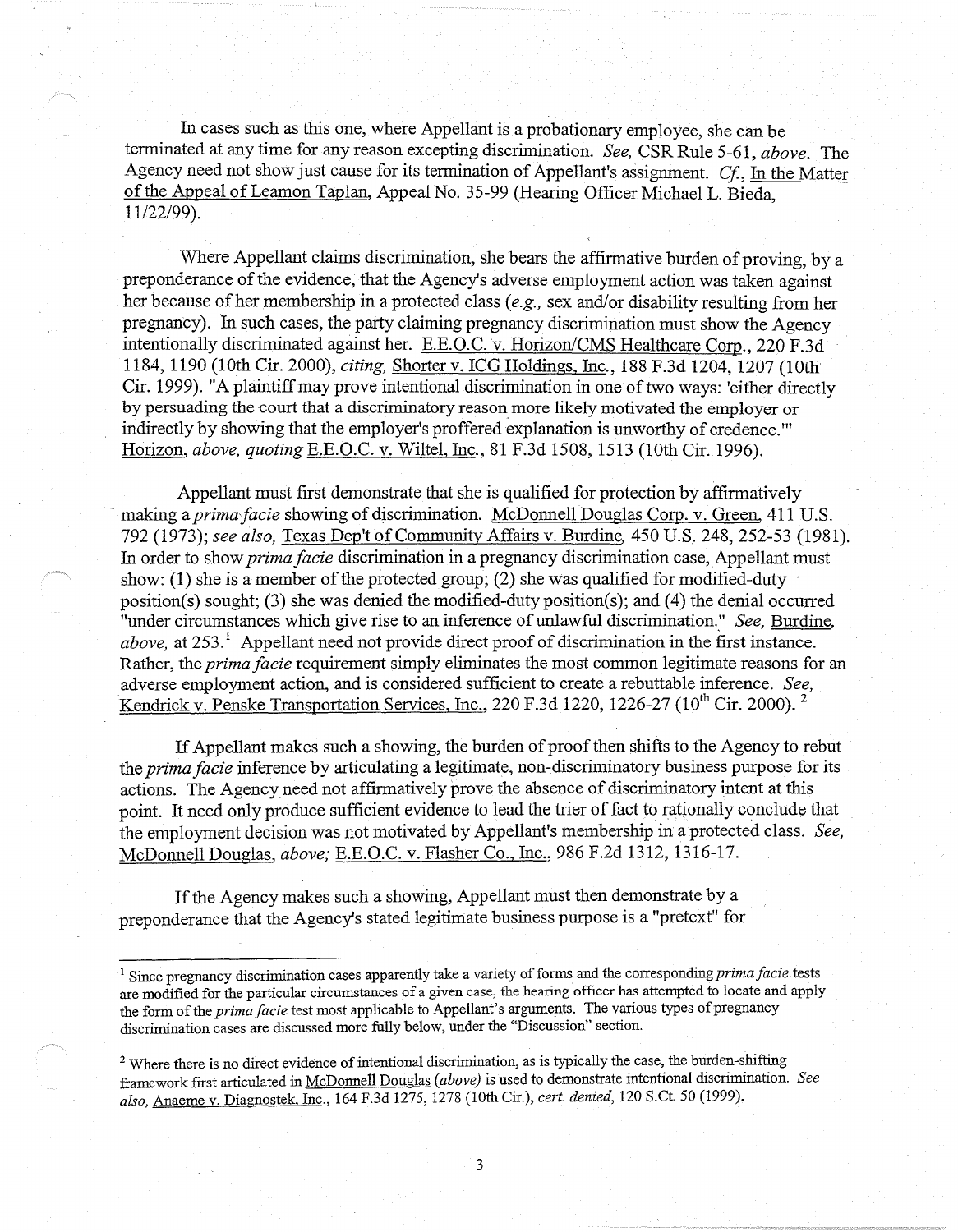discrimination. See, McDonnell Douglas, above. In order to prove a "pretext," Appellant must demonstrate that, first, the Agency's stated legitimate justification is an excuse and was not the real reason for its actions, and second, that its actions against Appellant were actually directly motivated by her protected status. *See,* Flasher, above, at 1321-22 *(see,* keynote [33]). <sup>3</sup>

# **3. Appellant's request for a continuance.**

At the beginning of the hearing in this matter, Appellant requested a continuance for the purpose of seeking counsel. Appellant expressed unfamiliarity with the proceedings as the reason for her request. The Agency objected and the hearing officer denied Appellant's request as untimely and for lack of a showing of any compelling reason, as is required in the Notice of Hearing issued July 8, 2002. Item 1 b) of the Notice of Hearing indicates that continuances will not be granted to accommodate after-acquired representation.

#### **ISSUES**

1. Whether Appellant has demonstrated a *prima facie* case of discrimination.

- 2. If so, whether the Agency has articulated a legitimate business reason for its allegedly discriminatory actions.
- 3. If so, whether Appellant has shown that the Agency's stated business reason is a pretext for discrimination.

## **FINDINGS OF FACT**

- 1. Appellant began employment with the Agency in July of 2001. She began in the "CityWorks" program, in which TANF recipients receive training and then work a six-month probationary term. She was an Office Occupations Trainee during her CityW orks probation *(see,* Exhibit 5). Her supervisor under the CityWorks program was Anne Moores.
- 2. At the end of Appellant's CityW orks probation in January of 2002, DDHS Operating Section Manager Martha Calderon, along with Ms. Moores and four other supervisors, met and conferred on an Administrative Assistant II ("ASA II") opening at DDHS. Ms. Calderon testified that Ms. Moores did express some concerns about Appellant's attendance, absences, and her use of the required process for requesting leave during her CityW orks probation. The team weighed the concerns and decided to place Appellant in the position on a probationary basis, rather than hire a new individual without any training. Ms. Moores did not express any concerns about Appellant's performance to Ms. Calderon.

<sup>&</sup>lt;sup>3</sup> The Court in Kendrick reminds us that the first two elements of the burden-shifting analysis apply primarily to Motions for Summary Judgment. Once these preliminary hurdles have been cleared, the matter proceeds to a full trial on the merits, the burden-shifting model drops from the equation, and the remaining issue is whether the complainant has demonstrated by a preponderance that the action was taken against her because of her protected status. This burden lies at all times with Appellant. Id.; *see also,* Felton v. Trustees of California State Univ. and Colleges, 708 F.2d 1507, 1509 (9<sup>th</sup> Cir. 1983).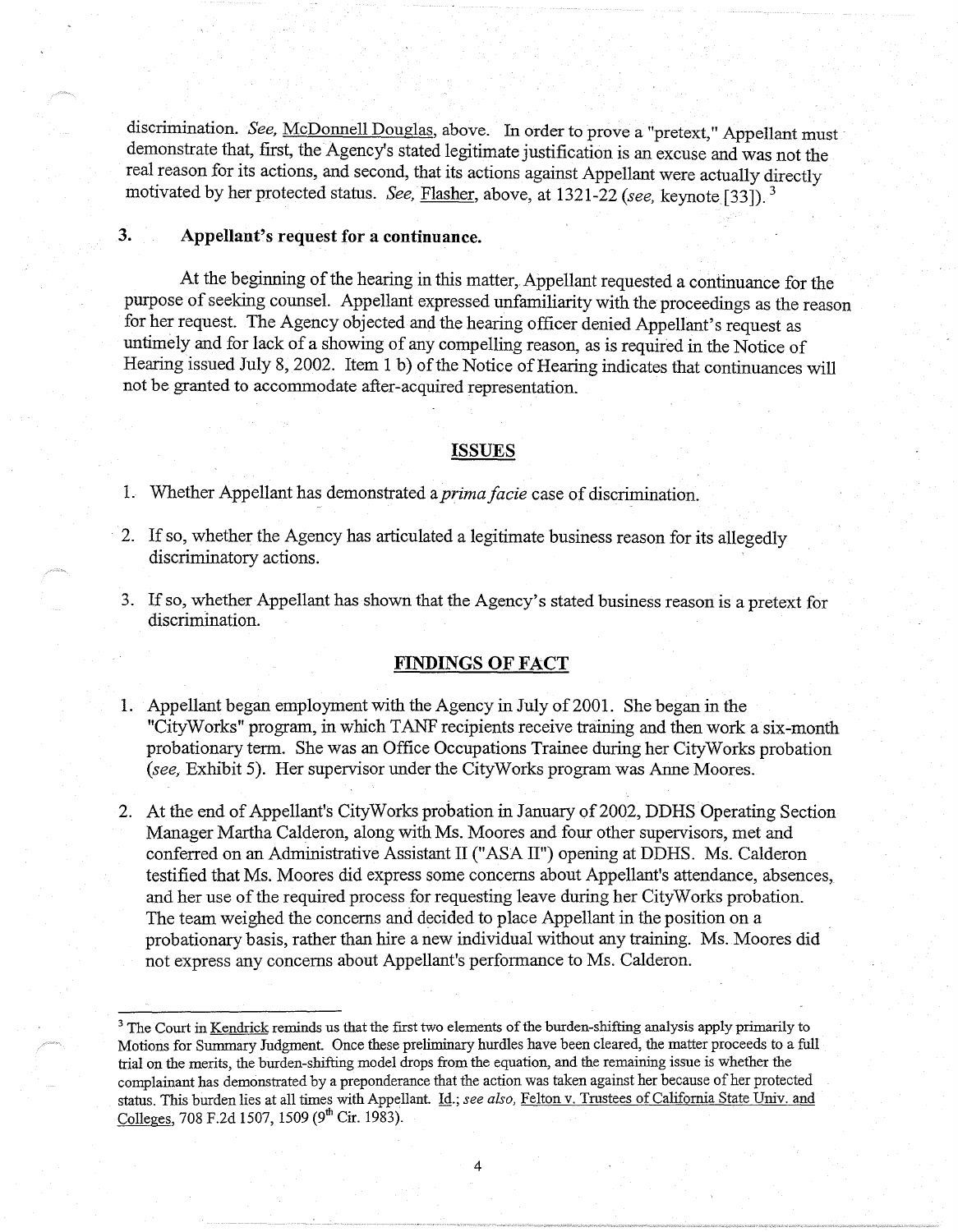- 3. Appellant was placed in the ASA II vacancy on approximately January 7, 2002 *(see,* Exhibit 5). She remained a probationary employee at all relevant times.
- 4. Clerical Supervisor Dennis Bottinelli became Appellant's supervisor upon her appointment to the ASA II position. Mr. Bottinelli reports to Ms. Calderon.
- 5. In her position as ASA II, Appellant was one of four file clerks who worked in the Agency's file bank, where all DDHS client files (approximately 35,000 files) are stored. Each file clerk is assigned certain groups, or "pods," of Human Services technicians for whom they handle and prepare files. The technicians, in turn, meet with clients to determine eligibility for various types of Human Services benefits. Appellant's duties primarily comprised filing new documents into client files, retrieving files from the file bank, and placing research data concerning eligibility ("systems checks" prepared by a data entry operator) into files to prepare them for eligibility meetings between technicians and clients. Appellant's physical duties included pushing a wheel cart with files on it, and lifting and carrying files between one and three inches thick.
- 6. Before the end of each day, the file clerks are expected to have systems checks filed for client meetings scheduled the following morning. There are approximately six technicians in each pod. Typically, each technician has one meeting scheduled for 8:30 a.m. and one meeting scheduled for 9:30 a.m. This requires each file clerk to prepare approximately twelve files before the end of each work day. Files for meetings scheduled for the remainder of the day can be pulled during the morning meetings.
- 7. At an uncertain time in December of 2001, Appellant discovered she was 1 1/2 to 2 months pregnant.<sup>4</sup> She told Mr. Bottinelli about her pregnancy in or around late January or early . February of 2002. Appellant never specifically told Mr. Bottinelli she was having problems with her pregnancy or directly requested any changes in her job duties as a result of her pregnancy, and none were offered by the Agency.
- 8. Approximately two months after Appellant was hired, the Agency hired a deaf employee who could not speak. The employee was transferred into the ASA II position from elsewhere in the Career Service, and unfamiliar with the duties of her new position.
- 9. Appellant's desk directly adjoined the desk of the deaf employee. Appellant and the other two file clerks did not know sign language. While all three of them helped translate for the deaf employee through writing notes, Appellant spent more time helping the deaf employee in this regard because of her close proximity to the employee. However, helping translate for the deaf employee was not one of Appellant's assigned duties.
- 10. At some uncertain time, Appellant and the other file clerks reported to their supervisor, Dennis Bottinelli, that they felt the deaf employee was not pulling her own weight. Mr. Bottinelli was aware of these concerns, but did not observe that Appellant was spending more time helping the employee than the others were, and was not aware that this was the case.

5

<sup>4</sup>Appellant delivered on July 24, 2002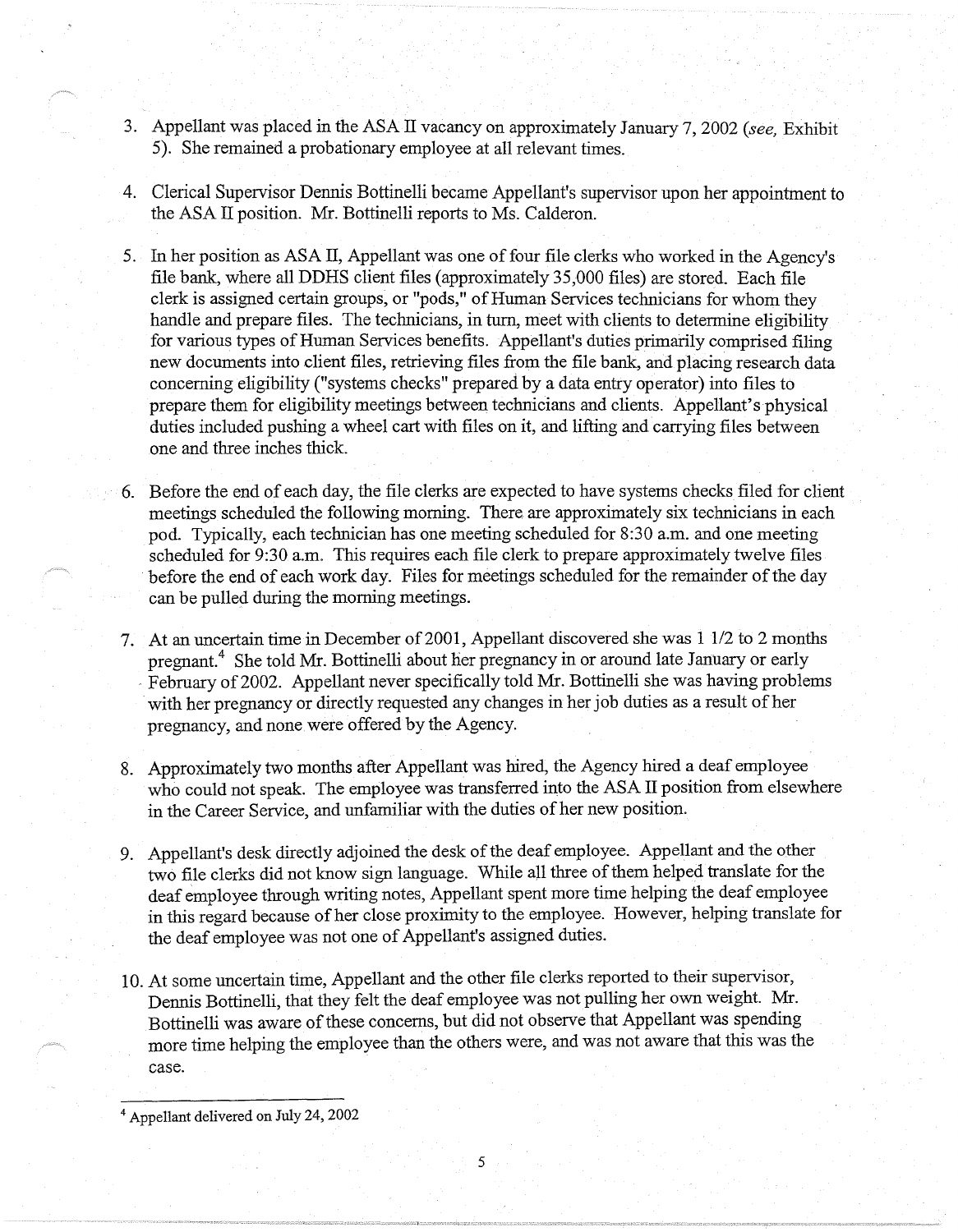- 11. Appellant also assisted another file clerk in coverage at the reception desk from 1 :30 p.m. to 2:30 p.m., four days per week. The reception desk is located outside the file bank. When employees are covering the reception desk they cannot do file preparation work. In approximately March of 2002, Appellant was chosen to cover this duty alone, leaving her approximately one and a half hours at the end of the day on these four days to complete her systems checks filings.
- 12. Telephones at the file clerks' desks can be called directly from an outside line as well as from internal lines. The numbers for these phones are not published externally. They may be accessed through an internal Agency phone list available to other City employees, or from the employees themselves. On occasion Appellant received phone calls for technicians at her desk. Appellant either forwarded these calls to the technicians, or if she could, helped the individuals calling herself. Appellant did not complain of these calls until she later received a verbal warning which included reference to inappropriate phone use.
- 13. Mr. Bottinelli. and Ms. Calderon testified that while there are occasions during which file clerks might receive business-related phone calls, due to the nature of the work these calls are infrequent and typically very short.
- 14. The Agency policy concerning personal phone calls is that they are to be limited to break times. No long-distance or collect calls are allowed.
- 15. Mr. Bottinelli observed Appellant frequently engaging in personal phone calls. Mr. Bottinelli observed that compared to other employees, Appellant's phone usage generally appeared excessive. Mr. Bottinelli testified that on one occasion some time in March, 2002, when he was working nearby Appellant's desk, he heard her phone ring three times in a row. Concerned that this might be an emergency, he picked up the line and an operator announced a collect call. The other party disconnected before Mr. Bottinelli could ascertain the source of the call.
- 16. Ms. Calderon testified that while occasional personal calls during work hours are acceptable, she observed Appellant at times on the line for lengthy periods of time during work hours. Appellant's demeanor during these calls clearly suggested she was discussing personal business. Ms. Calderon testified that Appellant's personal phone calls rose to the level where "it appeared to be a problem."
- 17. Lisa Romero was a file clerk who worked in the file room with Appellant. She testified that she observed Appellant making personal calls at times when she should not have been on break. She testified such calls lasted from fifteen minutes to half an hour. Ms. Romero testified she knew the calls were personal because she overheard such things as Appellant addressing her children by name during the calls.
- 18. Mr. Bottinelli testified that other file clerks came to him and complained about having to pull Appellant's cases and complete her systems checks at the last minute on the mornings of April 9 and 16, 2002. He testified that the clients were already in their meetings with the technicians when this occurred, and the other clerks had to leave their own duties to help

6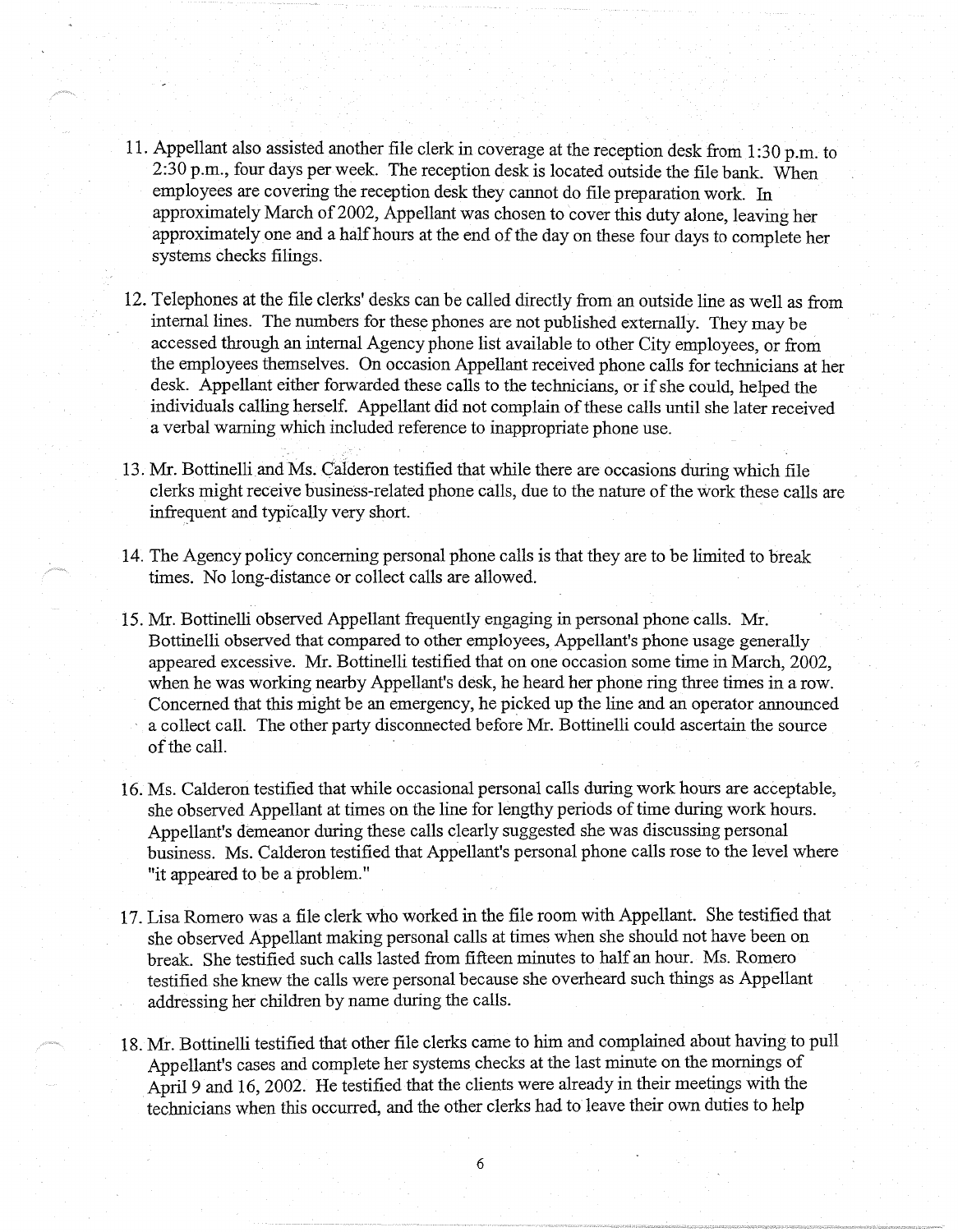Appellant on those occasions. He testified that this area of Appellant's performance was problematic when compared to the other file clerks.

- 19. Ms. Romero testified that she and the other file clerks complained to Mr. Bottinelli about having to pull Appellant's cases because the technicians came to them on the mornings the files were needed and they were not ready. Ms. Romero testified she could not recall how many times this happened. Ms. Romero admitted Appellant helped her with her work on a few occasions as well.
- 20. Ms. Calderon testified that the other file clerks complained to her that Appellant's work habits were of concern to them.
- 21. Appellant testified that there were occasions when other file clerks failed to have their systems checks completed for the morning meetings. Appellant offered no witnesses to specific incidents and no dates when those instances allegedly occurred. Mr. Bottinelli was not aware of instances where other employees failed to complete their systems checks. ·
- 22. On April 16, 2002 Appellant received a verbal warning (Exhibit 3) notifying Appellant of unacceptable work performance for her failure to complete her systems checks·filings for the morning meetings on April 9 and 16. The verbal warning further stated that Appellant had been observed making personal telephone calls during work hours, which is not permitted. · The verbal warning noted the occasion when Mr. Bottinelli answered Appellant's "constantly ringing" telephone and the operator announced a collect call. The verbal warning further noted that Appellant had a friend or family member call in sick for her on the morning of April 10, 2002, in violation of an Agency policy requiring the employee to call in sick personally *(see,* Exhibit 3). Finally, the verbal warning noted that Appellant arrived at work fifteen minutes late on the morning the verbal warning was issued. The verbal warning instructed Appellant to show immediate improvement in these areas. The verbal warning did not state that Appellant's use of sick leave was excessive.
- 23. Upon receipt of the verbal warning, Appellant approached Ms. Calderon and expressed concerns about it. Appellant told Ms. Calderon she felt singled out, and asked Ms. Calderon if other clerks had received warnings for behavior similar to that for which Appellant was being warned. Ms. Calderon declined to tell Appellant about confidential matters concerning other employees during that conversation. Ms. Calderon testified that another employee was later disciplined for similar activities and complaints, but that this employee had also alleged discrimination.
- 24. Appellant told Ms. Calderon during this conversation that she was receiving many misdirected calls at her desk. However, this was the first time Appellant had told anyone about this.
- 25. Appellant had to work the reception desk on the afternoons of April 8 and 15, 2002. Appellant had completed four of the six systems checks filings she was supposed to have completed on the morning of April 16, and therefore only needed assistance with the remaining two. However, she did not tell anyone she was unable to complete the remaining two until they were needed the following morning.

7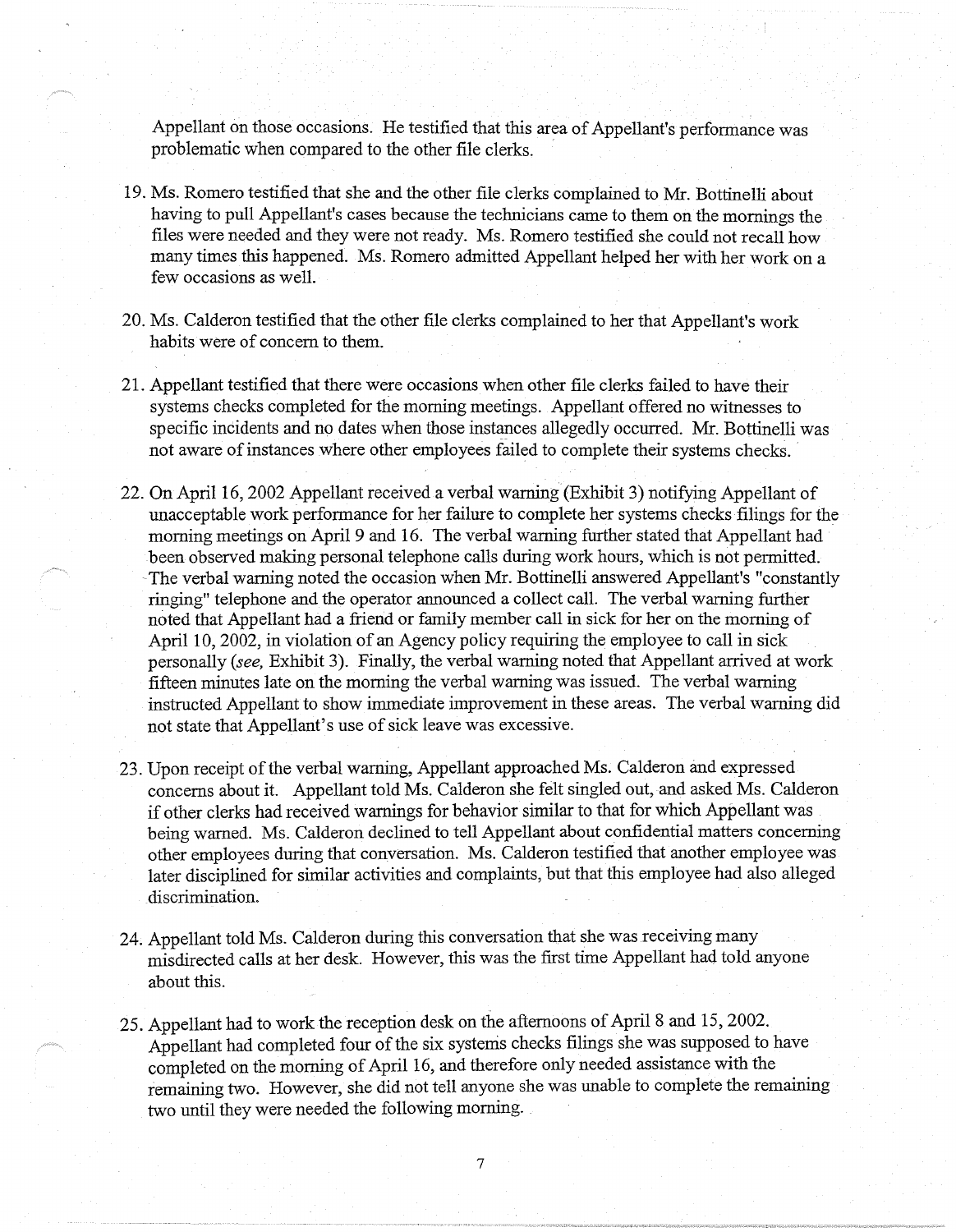- 26. Ms. Calderon testified that the office keeps an attendance log in which absences and requests for leave are recorded. Information concerning Appellant's leave use taken from that attendance log *(see,* Exhibit 4) indicates the following from January 1 through May 31, 2002. Appellant was absent due to being ill for the entire day on eight occasions and for part of the day on four occasions. She was anywhere between 15 minutes to 3 hours late on five occasions. She was absent for the entire day due to a family member on 3 occasions and for part of the day on two occasions. She was an hour late returning from lunch on one occasion. She was absent for part of the day due to doctor's appointments on three occasions. She took a personal day on one occasion. The total time Appellant was absent from work during this time was 133.5 hours.
- 27. Mr. Bottinelli testified that Appellant's leave use seemed excessive compared to that of other employees.
- 28. Appellant called in and provided doctor's excuses on each of the occasions she was absent during Mr. Bottinelli's supervision, and he approved these absences. Appellant never specified that the cause of her absences was pregnancy-related. However, Mr. Bottinelli knew that some of Appellant's requests for leave were for doctor's appointments. ·
- 29. Appellant testified that frequently on the days she was late for work, her tardiness was caused by morning sickness requiring her to clean up and change clothes again after she had already prepared for work.
- 30. Appellant testified she did not request special treatment, an adjustment to her schedule or a change in her duties due to her pregnancy, because she feared such a request might jeopardize her job.
- 31. Ms. Calderon testified that as Appellant's probationary period neared its end, she consulted with Division Director Doris Puga and they agreed that because of Appellant's chronic attendance problems, her periodic lack of effort in her job performance, and her poor time management in general, Appellant should not pass probation. Mr. Bottinelli also participated in this decision process. Ms. Calderon and Mr. Bottinelli testified this decision did not have anything to do with Appellant's pregnancy. Rather, it resulted from reasoning that a probationary employee typically tries to do their best, and the supervisors therefore did not anticipate that Appellant would improve in these areas.
- 32. On May 31, 2002 the Agency terminated Appellant's· employment. Appellant timely filed an appeal of her termination on June 10, 2002.
- 33. During the past two years, another employee supervised by Mr. Bottinelli and Ms. Calderon became pregnant, went on maternity leave, returned to work thereafter, and received an "exceeds expectations" performance rating during the year following her pregnancy.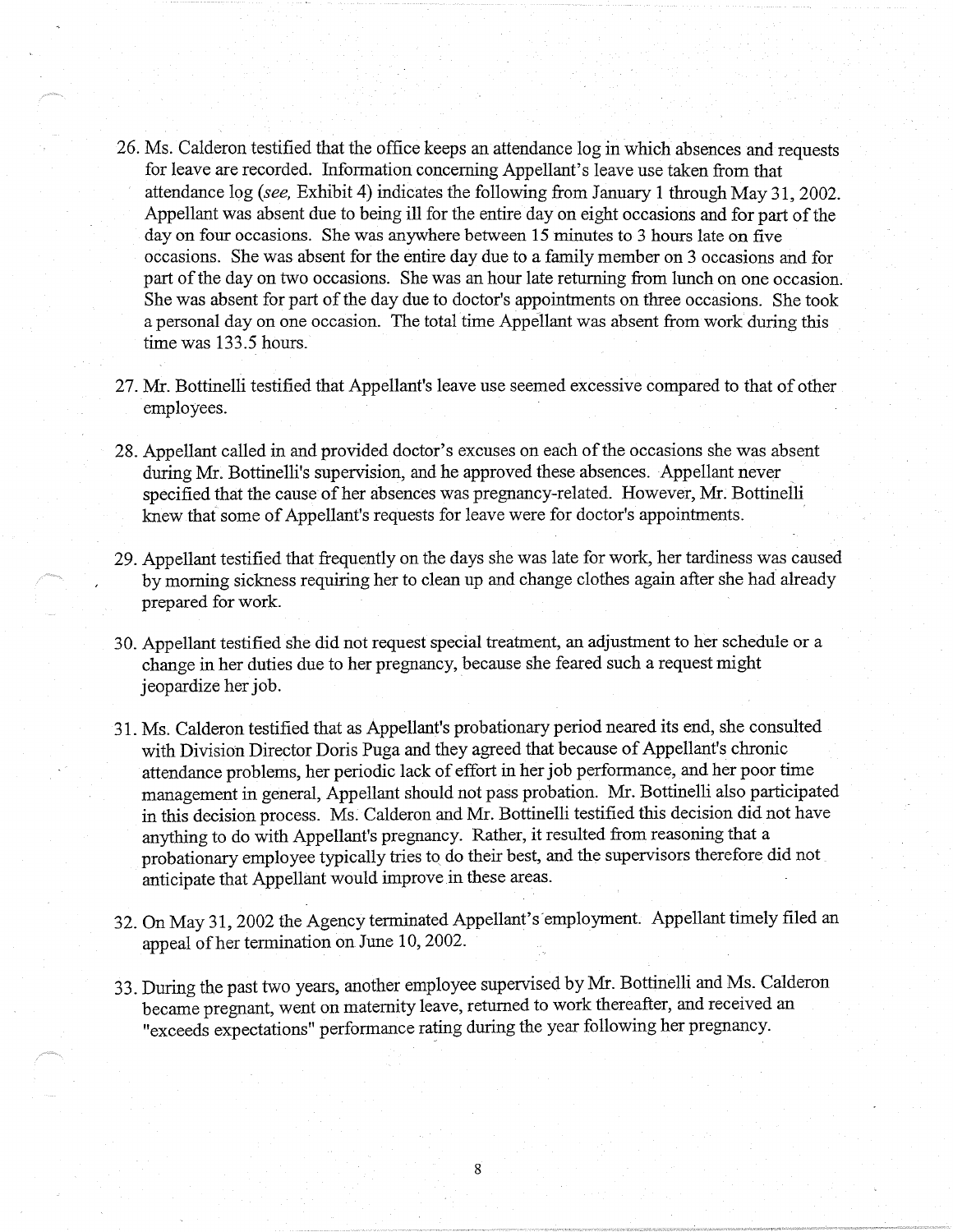## **DISCUSSION**

### **1. Analysis of the case law governing pregnancy discrimination.**

A brief review of the controlling case law governing pregnancy discrimination is instructive in determining the exact nature of Appellant's protected status. Discrimination claims in their present form generally arise from the Civil Rights Act of 1964. *See,* 42 U.S.C. sec. 2000e ("Title VII"). Title VII prohibits unlawful employment discrimination on the basis of an individual's membership in a protected class. A person's sex, or gender, is one of the original protected classes in the Act. *See*, 42 U.S.C. sec. 2000e-2.

In 1976, the United States Supreme Court held that an employer's disability plan which excluded pregnancy-related disabilities did not violate Title VIL *See,* General Elec. Co. v. Gilbert,  $429$  U.S. 125, 140-41 (1976). Two years after the decision in Gilbert was entered. Congress overruled the Supreme Court by passing the Pregnancy Discrimination Act ("PDA"). *See,* Pub.L. No. 95-555, 92 Stat. 2076 (1978) (codified at 42 U.S.C. sec. 2000e (k)); Newport-News Shipbuilding & Dry Dock Co. v, E.E.O.C., 462 U.S. 669, 678-79 & nn. 15-17 (1983) ( discussing legislative history of the PDA). Pursuant to the PDA, the definitional section of Title VII was amended by the addition of the following language:

The ferms "because of sex" or "on the basis of sex" include, but are not limited to, because of or on the basis of pregnancy, childbirth, or related medical conditions; and women affected by pregnancy, childbirth, or related medical conditions shall be treated the same for all employment-related purposes, including receipt of benefits under fringe benefit programs, as other persons not so affected but similar in their ability or inability to work. ...

42 U.S.C. sec. 2000e (k). Claims brought under the PDA are typically analyzed as ''disparate treatment" cases. *See,* E.E.O.C. v. Horizon/CMS Healthcare Corp., 220 F.3d 1184, 1190 (10th Cir. 2000), *citing* E.E.O.C. v. Ackerman, Hood & McQueen, Inc., 956 F.2d 944, 947 (10th Cir. 1992). The above section was added to Title VII "to prevent the differential treatment of women in all aspects of employment based on the condition of pregnancy." Carney v. Martin Luther Home, Inc., 824 F.2d 643, 646 (8<sup>th</sup> Cir. 1987).

Upon review of actual cases involving pregnancy discrimination, two main categories 6f such cases emerge. In one category, the employee is pregnant and suffers no ill effects. In these cases, the discrimination theory is that the employer has discriminated against the employee by imposing leave or job modifications despite the absence of medical need. In the other category, an employee is pregnant and suffers complications requiring modifications or other accommodations. The theory of discrimination here is the employer's failure to provide those modifications or accommodations.

Put simply, the true focus of a pregnancy discrimination claim is not on the pregnancy itself, but rather on the *effects* of the pregnancy (or lack thereof,) and how the agency responds to the effects of the pregnancy (or lack thereof). When seen in this light, pregnancy discrimination is somewhat of a hybrid between sex or gender discrimination, and disability discrimination. As a

9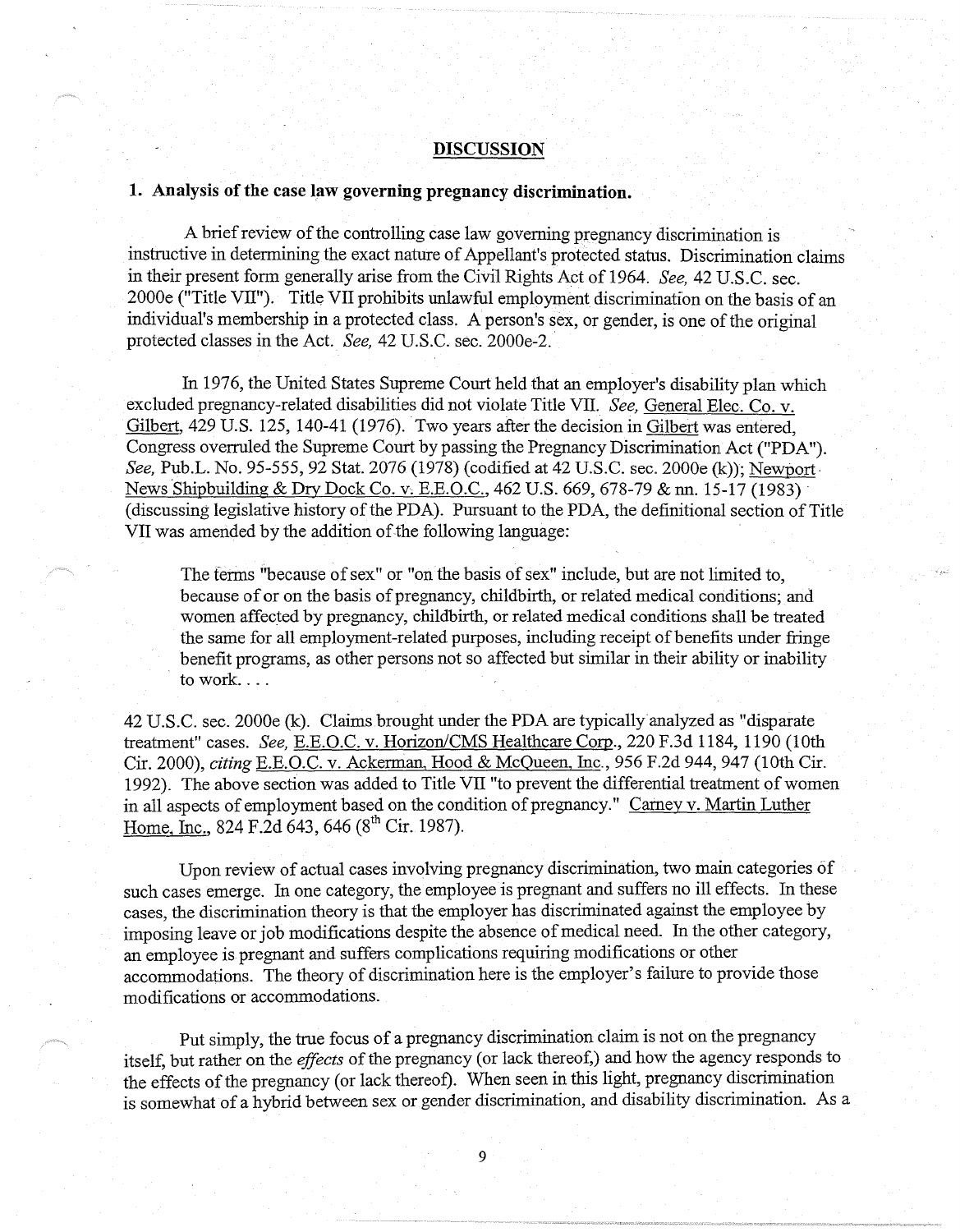practical matter the pregnancy discrimination analysis more resembles an analysis under the Americans with Disabilities Act ("ADA") than it does discrimination on the basis of sex.<sup>5</sup> In the first category of cases, the pregnant employee is *regarded* as disabled and treated thus, despite the absence of a disability.<sup>6</sup> In the second category, the pregnant employee actually is disabled by the pregnancy, but duty modifications or reasonable accommodations are presumably not forthcoming.<sup>7</sup>

# **2. Analysis of the present case.**

Appellant's case clearly falls within the latter scenario, in that she did experience symptoms, and she asserts it was the impact of those symptoms on her ability to maintain attendance standards which was the basis for termination. $8$  Thus, the real inquiry here is not whether the Agency terminated Appellant *because she was pregnant,* but rather whether the Agency terminated Appellant because of the symptoms of her pregnancy without providing reasonable accommodations.

The Agency argues that Appellant has not shown the Agency engages in a pattern of discrimination because it did not terminate another employee who was also pregnant. However, for the reasons stated above, the Agency's argument has no merit here. First, there is no evidence that the other employee was experiencing complications requiring her to miss work, as Appellant argues was the case here. Recalling that the focus of a pregnancy discrimination claim is not the pregnancy itself, but the need for accommodations and corresponding action by the Agency, its evidence concerning the other employee lacks sufficient detail to determine whether its treatment of that employee is applicable in an analysis of Appellant's case. Second, the Agency did not establish that the other pregnant employee was on probation. Instead, Agency testimony tends to suggest she was a career-status employee. Assuming this to be true, it means the Agency would have been required to prove just cause for the termination in the first instance. This alone might have been sufficient motivation to avoid terminating that employee, whereas

<sup>7</sup> In Horizon (above), the employer deemed the plaintiff not qualified for modified duty because she was not injured on the job, which was one of the requirements for modified duty. The Court in Horizon held that this did not defeat the plaintiffs *prima facie* showing of discrimination because it was an objective qualification not relevant to whether the plaintiff was actually capable of doing a modified assignment.

<sup>8</sup> The hearing officer takes the Agency's additional complaints about Appellant's performance as part of the legitimate business justification for terminating Appellant, and her arguments in response as part of her allegations that these constituted a pretext for discrimination.

<sup>&</sup>lt;sup>5</sup>The definition of "disabled individual" under CSR Rule 1, in relevant part, is: "An individual who (1) has a physical or mental impairment which substantially limits one or more major life functions; or (2) has a record of such impairment; or  $(3)$  is regarded as having such an impairment.... " This language is virtually identical to that found in the AD A's definition or disability, at 42 U.S.C. sec. 12102 (2). *Applied,* In the Matter of Robert Stone, Appeal No.12-01 (Decision entered April 14, 2001).

<sup>6</sup>*See, e.g.* Richards v. City of Topeka, 173 F.3d 1247 (10th Cir. 1999), in which the plaintiff, an apparatus operator for the Topeka City Fire Department, filed suit under the Americans with Disabilities Act ("ADA") and the Pregnancy Discrimination Act ("PDA") when the City regarded her as "disabled" by her pregnancy and placed her on modified duty because of her pregnancy, despite evidence that she was not disabled by her pregnancy and could continue on a full-duty status.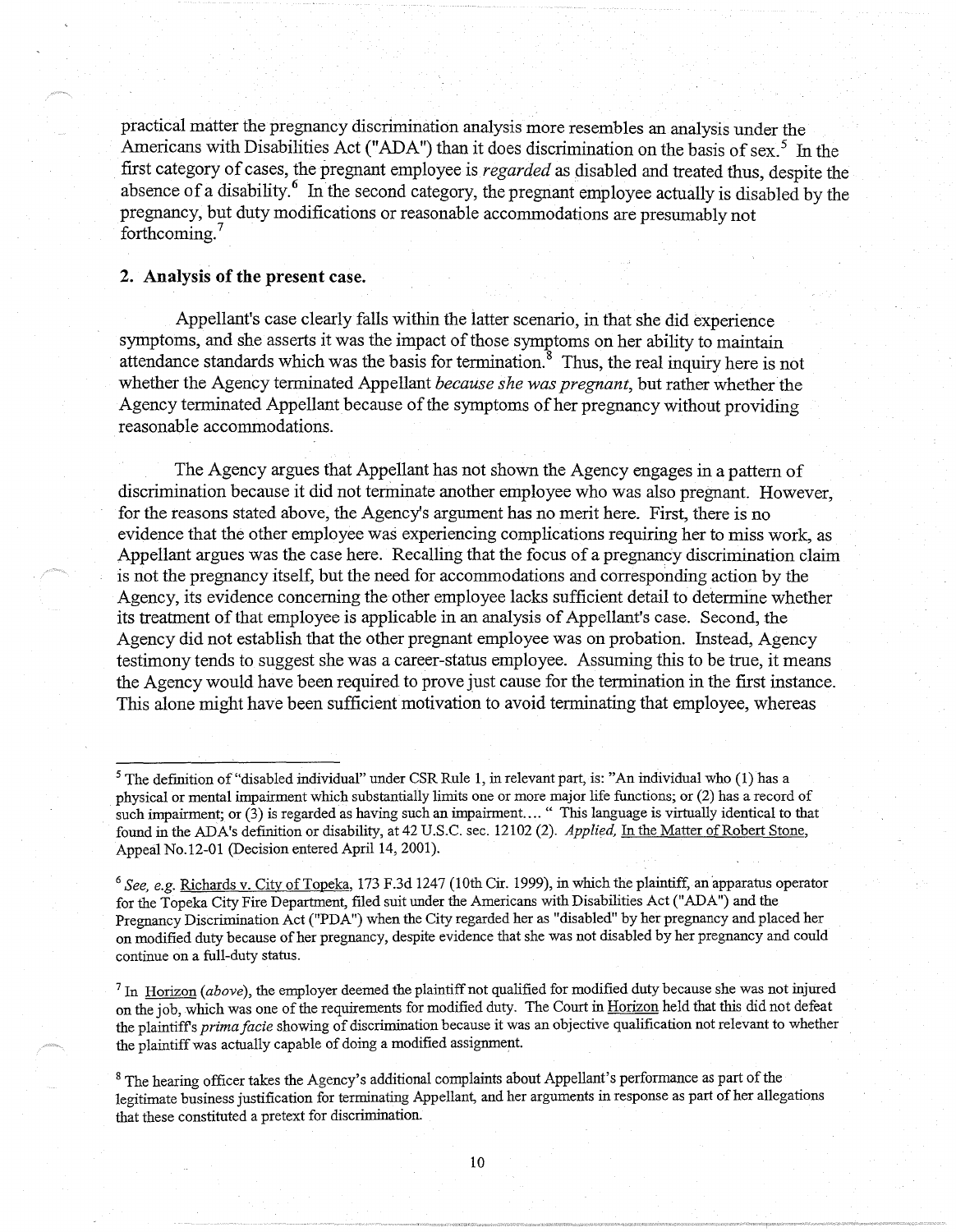the Agency bore no such burden in this case. The hearing officer therefore finds this illustration unpersuasive.

## *a. Appellant's prima facie case.*

Recalling the elements of a *prima facie* showing of pregnancy discrimination set forth in Burdline, *above,* Appellant must show: (1) she is a member of the protected group; (2) she was qualified for modified-duty position(s) sought; (3) she was denied the modified-duty position(s); and (4) the denial occurred "under circumstances which give rise to an inference of unlawful discrimination."

The hearing officer is aware that the *prima facie* test in Horizon presumes the employee has requested modified duty and that it has been denied. The Agency has argued that Appellant never specifically requested modification in her duty because of her pregnancy. However, this may be a problem with the applicability of the existing *prima facie* standard, rather than with Appellant's evidence. The fact is that illness and the resulting disability associated with pregnancy can be unpredictable and sporadic. In any event, though, it is reliably temporary.<sup>9</sup> Appellant did call in each time she was experiencing difficulty and provided doctor's notes for her absences. The hearing officer is inclined to consider Appellant's calling in sick or late in association with her symptoms, and requesting time off for doctor's appointments, as requests for modification and/ or accommodations.

In light of these considerations, the hearing officer finds the following. Appellant has shown that 1) she was a member of the protected class, being pregnant during the time in question. The hearing officer further finds that 2) any modification of duties required by Appellant's condition, as she alleges it was affected by her pregnancy, would only have involved modifying her existing duties, for which she would have remained qualified.

In addition, the Agency apparently counted pregnancy-related absences against her in its decision to terminate her. Using these absences against her in a termination can clearly be seen as a denial of her request for such accommodations. The hearing officer therefore further finds Appellant has facially shown that 3) she was not provided modified duty which took into account the attendance complications of her pregnancy,

Finally, the hearing officer finds that 4) the Agency's inclusion of Appellant's chronic \_ attendance problems which were, at least in part, directly related to her pregnancy, "give rise to an inference of unlawful discrimination." Therefore, Appellant's allegations clear the hurdle of a *prima facie* showing of discrimination sufficiently to shift the burden to the Agency to proffer a legitimate business explanation for terminating her. <sup>10</sup>

<sup>&</sup>lt;sup>9</sup> Appellant also complained of having to push the file cart around. Unlike Appellant's attendance problems, this duty was a specific issue for which Appellant could have requested modified duty, but did not. Appellant cannot expect the Agency to read her mind and modify such a duty if she does not request it. The hearing officer has therefore disregarded this issue.

<sup>&</sup>lt;sup>10</sup> Cf., Horizon, *above*, where the employee requested duty modifications and was denied as unqualified for modified duty since her disability did not arise from a work-related injury.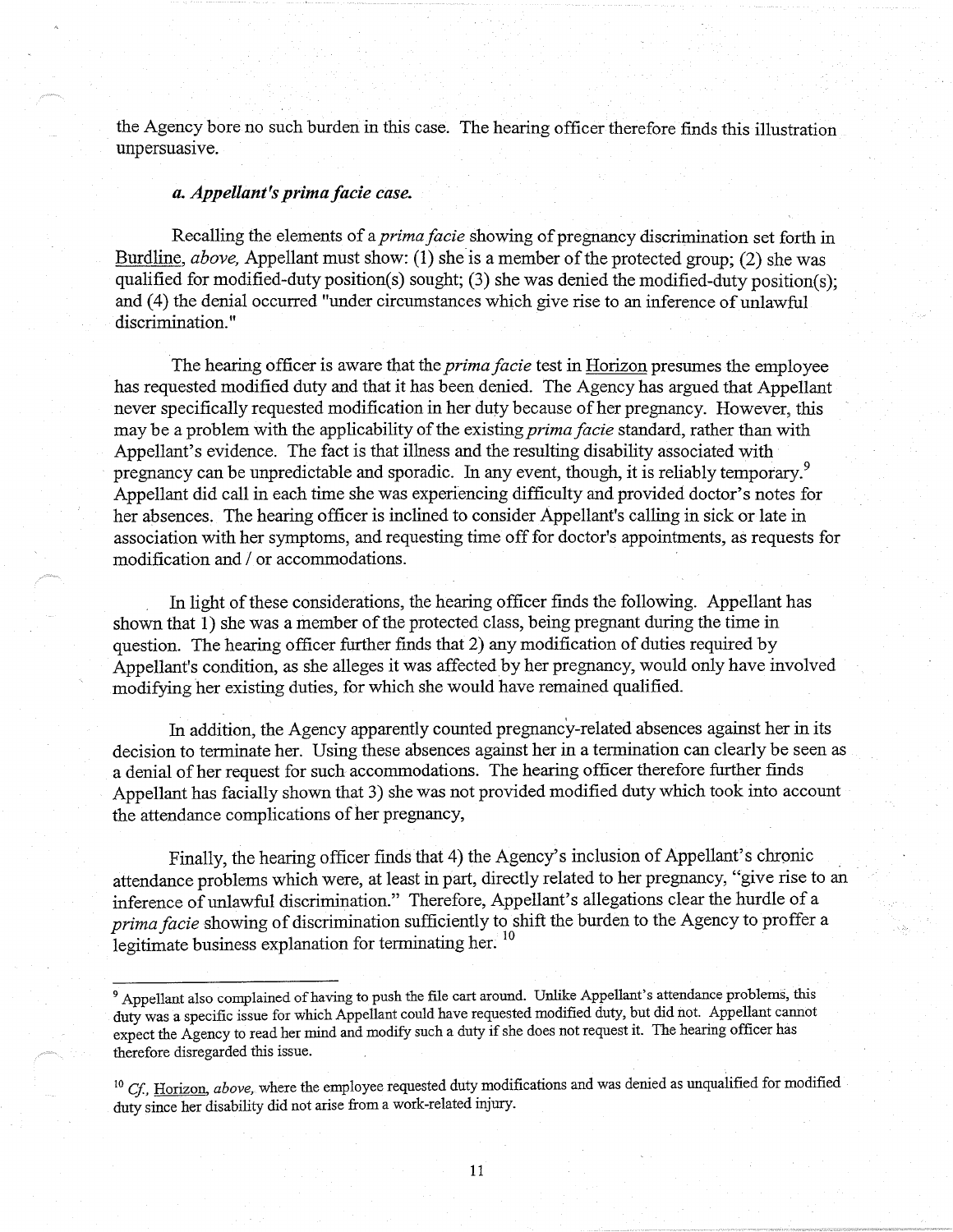## *b. The Agency's legitimate business reasons for terminating Appellant.*

The Agency rebutted Appellant's assertion that her attendance complications were associated strictly with her pregnancy. During Mr. Bottinelli's testimony, he reviewed Appellant's attendance records during her six-month tenure under the CityWorks program when she was not pregnant. He observed approximately 70 hours of absence ( an average of twelve hours per month) during that time. In addition, Ms. Calderon, who was on the management team, testified the team decided to hire Appellant on a probationary basis from the CityWorks program despite concerns over her attendance habits, because she was already trained.

In addition, a review of the attendance record in Exhibit 4 illustrates that Appellant's absences and instances of tardiness apparently involving her own physical condition comprise only part of her attendance difficulties. Even assuming every single instance of Appellant's leave use for herself is associated with her pregnancy-related complications, there are still at least six remaining instances of absence involving Appellant's family members. On February 22 and 25, Appellant was absent due to her son's illness. On March 18, she was again absent the entire day to take her son to the doctor. On March 21, Appellant was absent half the day due to "husband." On May 3, she was absent due to her daughter's illness. Finally, Appellant was absent the entire day on May 17, 2002 because Appellant fell and hurt her back.

In light of the totality of this evidence, the hearing officer finds it more likely than not that the Agency had legitimate business concerns over Appellant's attendance problems that were unrelated to her pregnancy.

Furthermore, the Agency proffered reasons for terminating Appellant that were unrelated to her attendance problems. While occasional personal calls during work hours are acceptable, Mr. Bottinelli, Ms. Calderon and Ms. Romero all observed Appellant on the line for lengthy periods of time, during which Appellant's demeanor clearly suggested she was discussing personal business. On one occasion when Mr. Bottinelli was working nearby Appellant's desk, he picked up her line after it rang repeatedly and an operator announced a collect call. It seems more likely than not that if this had been a wrong number, the other party would at least have inquired as to the identity of the recipient, or asked the operator to do so. Instead, the other party suspiciously disconnected.

In addition, the Agency provided evidence tending to suggest that Appellant's performance was not adequate. Ms. Romero and other co-workers had to pull Appellant's systems checks for her on at least two separate occasions. On April 16, 2002 the Agency issued a verbal warning to Appellant for failing to complete her assigned systems checks in time for scheduled morning meetings on April 9, and again on April 16.

Finally, the supervisors responsible for determining that termination was appropriate took into consideration that Appellant's performance would likely not improve because probationary employees typically do their best in light of their probationary status. They therefore concluded it was unlikely that her performance would improve.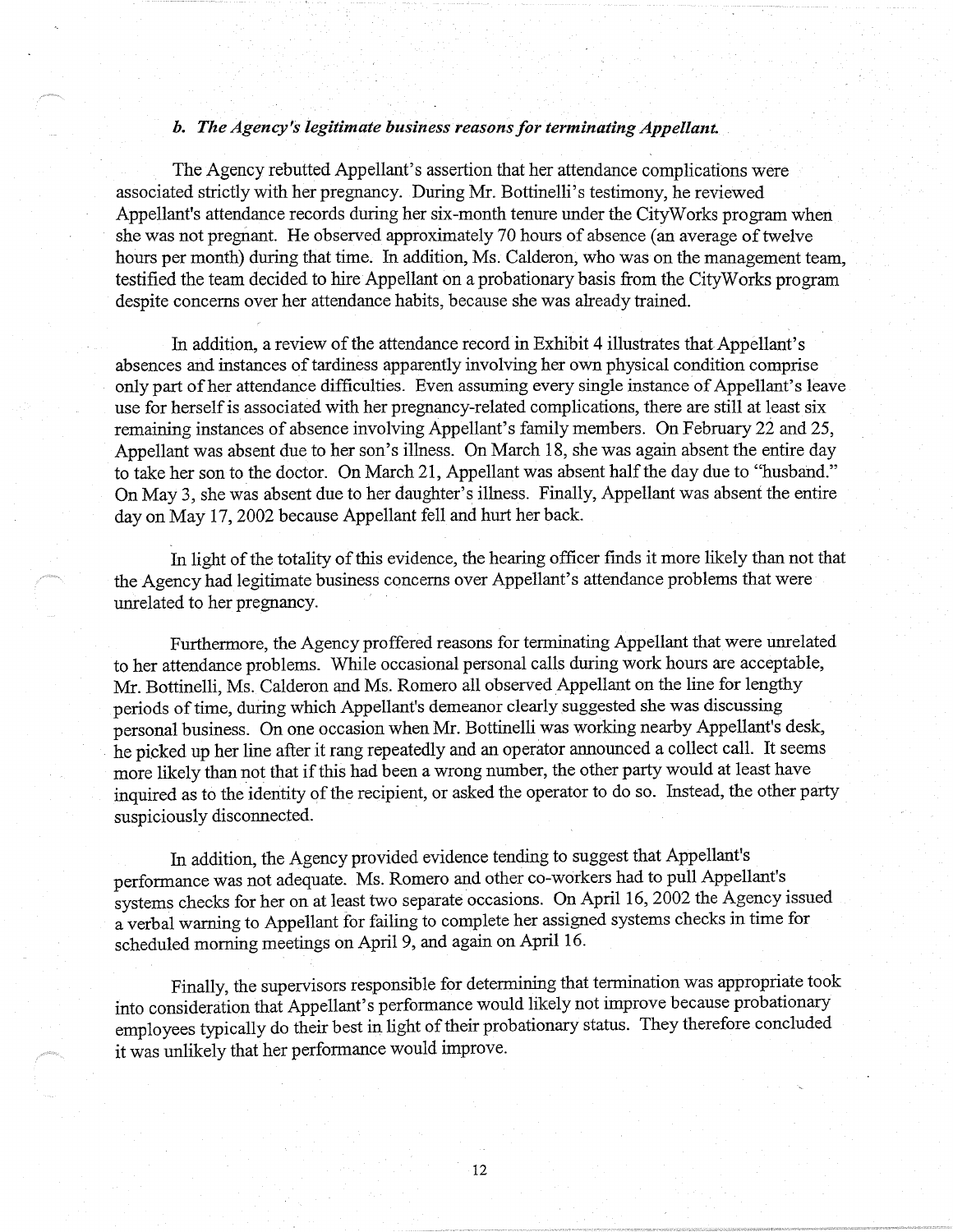In light of all this evidence, the hearing officer concludes that the Agency has proven by a preponderance of the evidence that it had legitimate business reasons for terminating Appellant which were unrelated to her pregnancy.

### *c. Appellant's evidence of pretext.*

Appellant claims that Mr. Bottinelli's treatment of her changed when she told him she was pregnant in late January or early February 2002, implying Mr. Bottinelli discriminated against her because of her pregnancy, and that therefore the Agency's stated reasons for terminating her are a pretext for discrimination. Yet Mr. Bottinelli did not begin supervising Appellant until around the second week in January of 2002 *(see,* Exhibit 5), only two or three weeks before she told him she was pregnant. The hearing officer is not persuaded that Appellant had sufficient time to ascertain Mr. Bottinelli's demeanor toward her to convincingly allege this. In addition, Appellant stated twice in her testimony that she suspected Mr. Bottinelli did not like her personally. Assuming this were true, it is not an argument in support of discrimination. Instead, personal dislike suggests a motivation for terminating Appellant that is unrelated to her protected status, and is therefore antithetical to her claim of discrimination.

Appellant further asserts her attendance complications began when she became pregnant, again implying that allegations of poor attendance are a pretext for discrimination. However, Appellant failed to timely proffer documentation or call any witnesses tending to demonstrate that her attendance was not a problem before she became pregnant, or that her excessive absences during the period in question were associated strictly with her pregnancy. And while considering Appellant's pregnancy-related attendance complications as a partial basis for her termination can clearly be seen as improper, additional attendance problems unrelated to Appellant's pregnancy care is clearly a legitimate business concern for the Agency. Appellant has therefore failed to show that the Agency's consideration of her excessive absences constitute a pretext for discrimination.

Appellant argued that the phone calls she was observed engaging in were business-related, misdirected calls which she chronically received. However, the Agency proffered three persuasive eyewitness accounts of Appellant using the telephone for personal business during work hours. There was virtually no evidence tending to demonstrate that Appellant's phone usage was typical of other file clerks. Appellant offered no explanation why she would be receiving such a disproportionately large volume of misdirected calls. The hearing officer is not persuaded that the Agency's consideration of Appellant's excessive phone usage in its decision to terminate her constitutes a pretext for discrimination.

Appellant asserts she spent more time helping the deaf employee whose desk adjoined· hers than did the other file clerks, and that her time was further compromised by her coverage of the reception desk. However, while the hearing officer recognizes these complications as legitimate and evidently unfair, she remains unpersuaded that Appellant's failure to complete her work resulted solely from these causes. Instead, it is more likely than not that Appellant's excessive use of the telephone, combined with numerous absences (many of which were unrelated to her pregnancy) contributed to her time management difficulties. In any event, Appellant's arguments once again do not show any intent on the part of the Agency to discriminate against her.